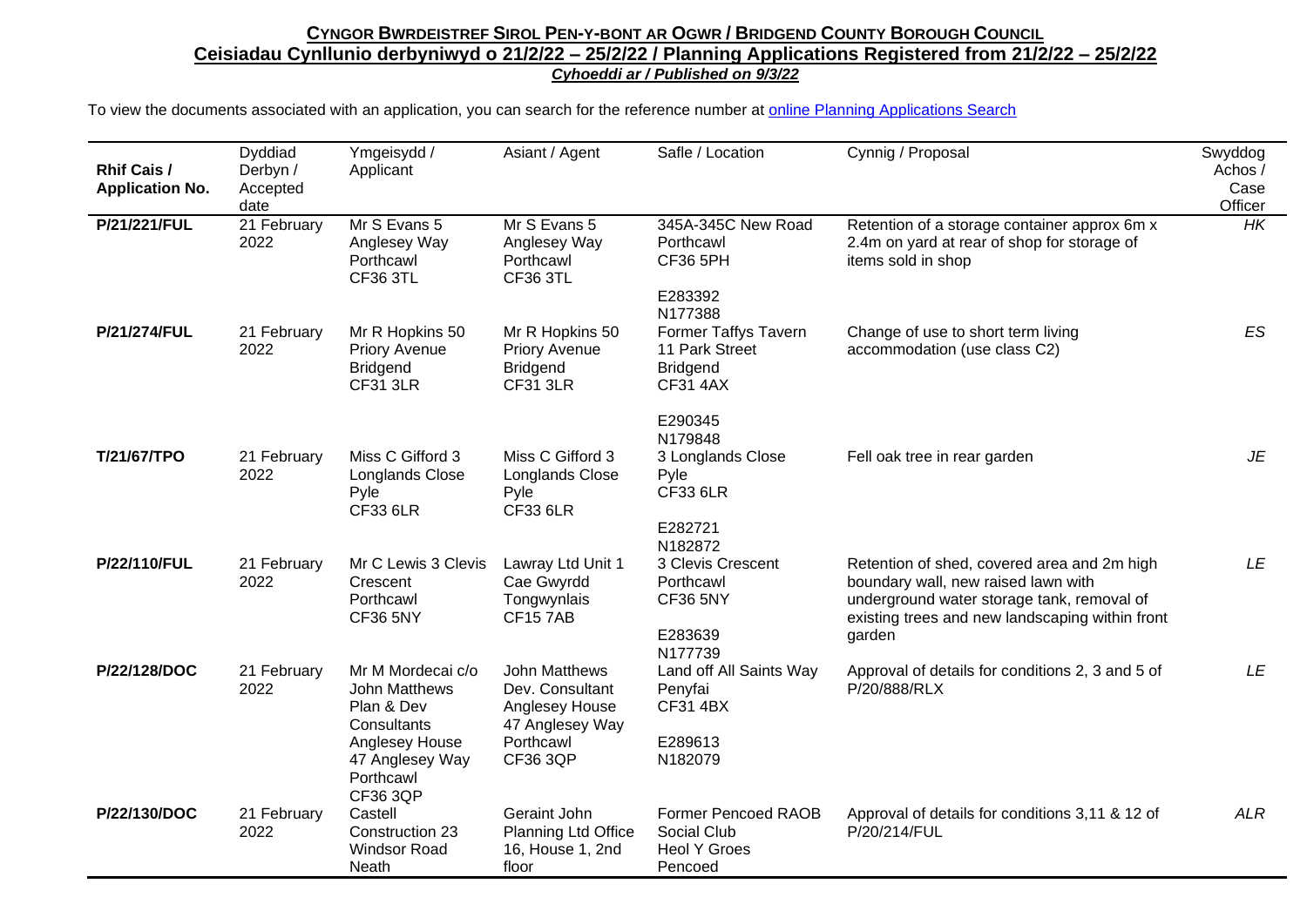| <b>Rhif Cais /</b><br><b>Application No.</b> | Dyddiad<br>Derbyn /<br>Accepted<br>date | Ymgeisydd /<br>Applicant                                                                                                                  | Asiant / Agent                                                                                                                                                   | Safle / Location                                                                                                                      | Cynnig / Proposal                                                                                                                                                                                                                                                                                                                                                                                | Swyddog<br>Achos /<br>Case<br>Officer |
|----------------------------------------------|-----------------------------------------|-------------------------------------------------------------------------------------------------------------------------------------------|------------------------------------------------------------------------------------------------------------------------------------------------------------------|---------------------------------------------------------------------------------------------------------------------------------------|--------------------------------------------------------------------------------------------------------------------------------------------------------------------------------------------------------------------------------------------------------------------------------------------------------------------------------------------------------------------------------------------------|---------------------------------------|
| P/22/132/LIS                                 | 21 February<br>2022                     | <b>SA11 1LS</b><br><b>Welsh Religious</b><br><b>Buildings Trust</b><br>Salem Chapel<br><b>Picton Street</b><br>Maesteg<br><b>CF34 0HH</b> | The Maltings<br>East Tyndall Street<br>Cardiff<br><b>CF24 5EA</b><br>Alwyn Jones<br>Pensieri Architects<br>5 Cardiff Road<br><b>Taffs Well</b><br><b>CF157RA</b> | <b>CF35 5PE</b><br>E296097<br>N181643<br>Capel Bethania<br><b>Bethania Street</b><br>Maesteg<br><b>CF34 9EX</b><br>E285793<br>N190862 | Listed Building Consent for replacement of a<br>defective suspended timber floor to vestrys<br>ground floor corridor, with a new limecrete floor<br>construction; removal of modern hardboard<br>wall linings and associated battens from former<br>classroom; addition of 1no. air brick within each<br>existing blocked up window opening within<br>former classroom and former ministers room | LE                                    |
| P/22/119/NMA                                 | 21 February<br>2022                     | Castell<br>Construction 23<br><b>Windsor Road</b><br>Neath<br><b>SA11 1LS</b>                                                             | Geraint John<br>Planning Ltd Office<br>16, House 1, 2nd<br>floor<br>The Maltings<br><b>East Tyndall Street</b><br>Cardiff<br><b>CF24 5EA</b>                     | <b>Former Pencoed RAOB</b><br>Social Club<br><b>Heol Y Groes</b><br>Pencoed<br><b>CF35 5PE</b><br>E<br>N                              | Non material amendment to P/20/214/FUL to<br>rationalise the size of approved apartments<br>(reduce footprint, height and simplify design),<br>reduce ridge height, reduce separation<br>distances and general internal layout<br>amendments                                                                                                                                                     | <b>ALR</b>                            |
| <b>P/22/54/FUL</b>                           | 22 February<br>2022                     | Inscapes<br><b>Greensport Trading</b><br>Ltd<br><b>Heol Ffaldau</b><br>Brackla Industrial<br>Estate<br><b>CF31 2XE</b>                    | Bentley Design &<br>Management Ltd<br>Suite 6<br>33 The Esplanade<br>Porthcawl<br><b>CF36 3YR</b>                                                                | <b>Greensport Trading Ltd</b><br><b>Heol Ffaldau</b><br><b>Brackla Industrial Estate</b><br><b>CF31 2XE</b><br>E291896<br>N180854     | Construction of a detached plant/equipment<br>storage building and a workshop extension to<br>infill between 2 existing buildings                                                                                                                                                                                                                                                                | ES                                    |
| P/21/483/OUT                                 | 23 February<br>2022                     | Mr V Hughes c/o<br>Plan R Ltd<br>39 Merthyr Mawr<br>Road<br><b>Bridgend</b><br>CF31 3NN                                                   | Plan R Ltd 39<br>Merthyr Mawr Road<br><b>Bridgend</b><br><b>CF31 3NN</b>                                                                                         | Land adjacent to Tondu<br>Ironworks<br>Tondu<br><b>CF32 9TF</b><br>E289150<br>N184280                                                 | Demolition of existing offices (former Resource<br>Centre for Groundwork Trust) and proposed 6<br>detached houses in outline with all matters<br>reserved [amended plans and amended<br>proposal]                                                                                                                                                                                                | PT                                    |
| P/22/107/FUL                                 | 23 February<br>2022                     | Mr J Allen<br><b>Highgrove House</b>                                                                                                      | Mr J Allen<br><b>Highgrove House</b>                                                                                                                             | <b>Highgrove House</b><br>159 West Road                                                                                               | Removal of existing front boundary wall<br>(damaged) to be replaced by a (mostly) stone                                                                                                                                                                                                                                                                                                          | LE                                    |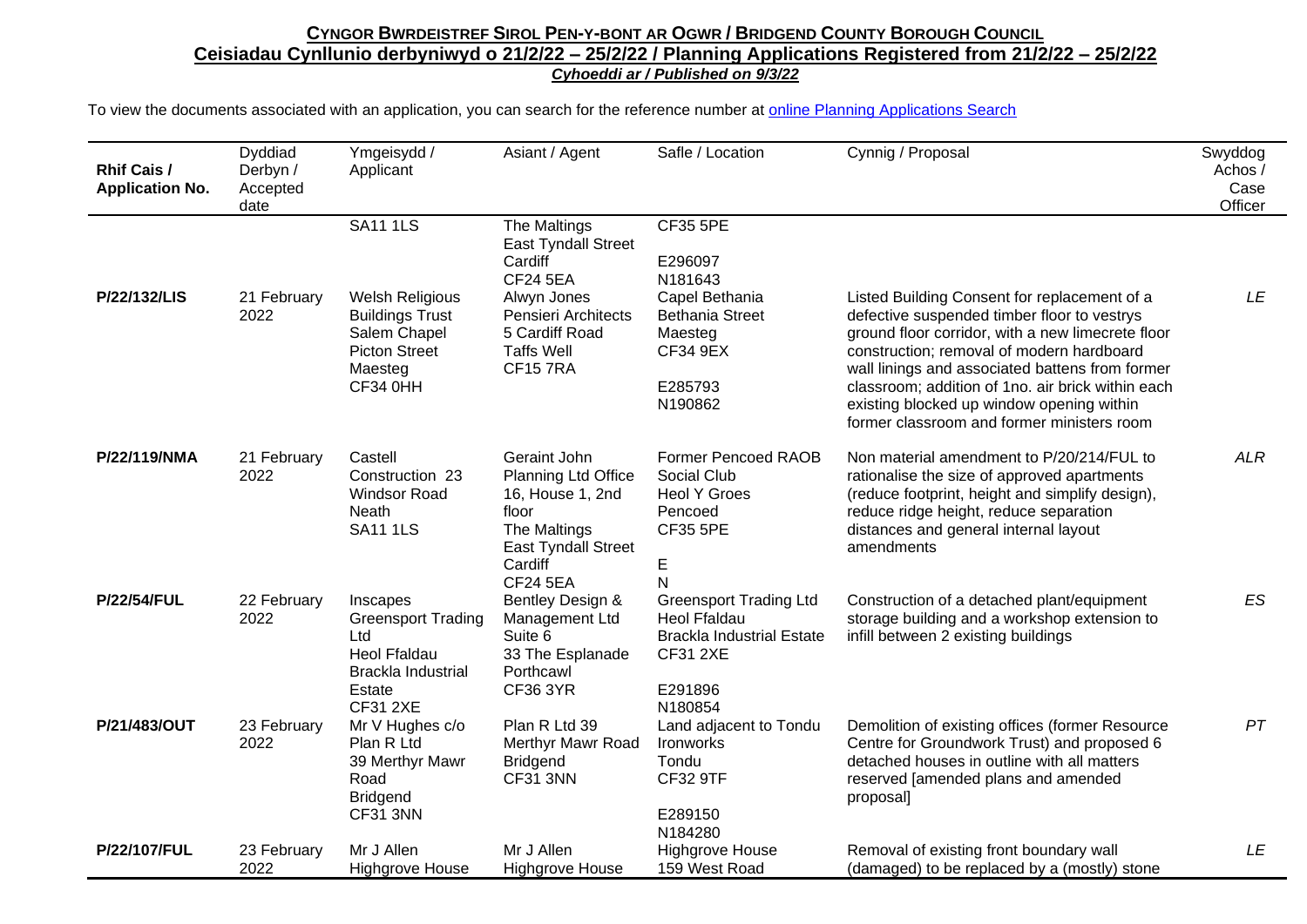| <b>Rhif Cais /</b><br><b>Application No.</b> | Dyddiad<br>Derbyn /<br>Accepted<br>date | Ymgeisydd /<br>Applicant                                                                                                                    | Asiant / Agent                                                                                                     | Safle / Location                                                                                 | Cynnig / Proposal                                                                                                                                                                                                                     | Swyddog<br>Achos /<br>Case<br>Officer |
|----------------------------------------------|-----------------------------------------|---------------------------------------------------------------------------------------------------------------------------------------------|--------------------------------------------------------------------------------------------------------------------|--------------------------------------------------------------------------------------------------|---------------------------------------------------------------------------------------------------------------------------------------------------------------------------------------------------------------------------------------|---------------------------------------|
|                                              |                                         | 159 West Road<br>Nottage<br>Porthcawl<br><b>CF36 3RT</b>                                                                                    | 159 West Road<br>Nottage<br>Porthcawl<br><b>CF36 3RT</b>                                                           | Porthcawl<br>CF36 3RT<br>E281180<br>N178875                                                      | and reclaimed brick wall to a height of 1.8m                                                                                                                                                                                          |                                       |
| P/22/108/FUL                                 | 23 February<br>2022                     | Mrs F Hipkiss c/o<br><b>PDW Building</b><br>Design<br>7 Blackmill Road<br><b>Bryncethin</b><br><b>CF32 9YW</b>                              | <b>PDW Building</b><br>Designs 7 Blackmill<br>Road<br><b>Bryncethin</b><br>CF32 9YW                                | Sunny Brae<br>Mount Ash<br>Cefn Hirgoed<br><b>Bridgend</b><br><b>CF31 1RD</b><br>E290860         | Dormer extension to rear; Porch to front;<br>Canopy over garage                                                                                                                                                                       | DN                                    |
| P/22/137/FUL                                 | 23 February<br>2022                     | Mr A Edwards 1<br>Heol Fair<br>Porthcawl<br><b>CF36 5LA</b>                                                                                 | Mr A Edwards 1<br><b>Heol Fair</b><br>Porthcawl<br><b>CF36 5LA</b>                                                 | N182208<br>1 Heol Fair<br>Porthcawl<br><b>CF36 5LA</b><br>E282069<br>N177520                     | Replace flat roof on bay window with hipped<br>roof; replace sloping roof on garage with<br>pitched roof and replace garage door with door<br>and window; new building for gym to rear of<br>garage and new building for summer house | JE                                    |
| P/22/138/DOC                                 | 23 February<br>2022                     | Aldi Stores Ltd c/o<br><b>Planning Potential</b><br>Ltd<br>13-14 Orchard<br><b>Street</b><br><b>City Centre</b><br><b>Bristol</b><br>BS15EH | <b>Planning Potential</b><br>Ltd 13-14 Orchard<br><b>Street</b><br><b>City Centre</b><br><b>Bristol</b><br>BS1 5EH | Land at Salt Lake<br>off Eastern Promenade<br>Porthcawl<br><b>CF36 5TS</b><br>E281967<br>N176880 | Approval of details for conditions 4, 5, 18, 21 &<br>24 of P/21/835/FUL                                                                                                                                                               | HK                                    |
| P/22/139/DOC                                 | 23 February<br>2022                     | Mr T Rees 1 Llys Y<br>Fran<br>Cefn Glas<br><b>Bridgend</b><br>CF31 4TU                                                                      | Mr T Rees 1 Llys Y<br>Fran<br>Cefn Glas<br><b>Bridgend</b><br>CF31 4TU                                             | 1 Llys Y Fran<br>Cefn Glas<br><b>Bridgend</b><br><b>CF31 4TU</b><br>E288868<br>N180762           | Approval of condition 2 (colour of fencing) of<br>P/20/821/FUL                                                                                                                                                                        | JE                                    |
| P/22/135/FUL                                 | 24 February<br>2022                     | Mr T Forbes 52<br>West End Avenue<br>Porthcawl                                                                                              | Lawray Ltd Unit 1<br>Cae Gwyrdd<br>Tongwynlais                                                                     | 52 West End Avenue<br>Porthcawl<br>CF36 3NG                                                      | Proposed rear and side extension with minor<br>internal re-modelling works                                                                                                                                                            | DN                                    |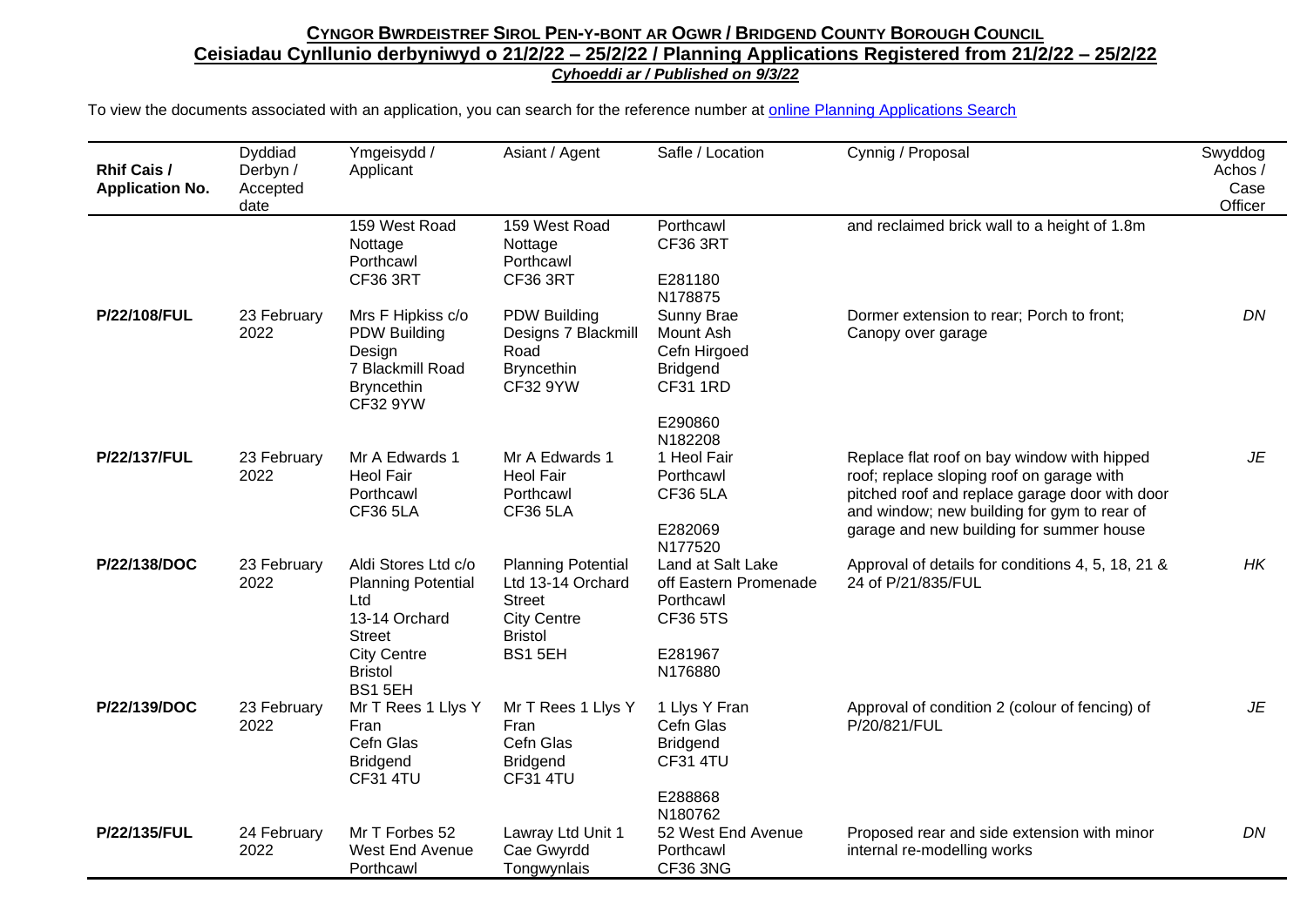| <b>Rhif Cais /</b><br><b>Application No.</b> | Dyddiad<br>Derbyn /<br>Accepted<br>date | Ymgeisydd /<br>Applicant                                                                    | Asiant / Agent                                                                      | Safle / Location                                                                                | Cynnig / Proposal                                                                                                | Swyddog<br>Achos /<br>Case<br>Officer |
|----------------------------------------------|-----------------------------------------|---------------------------------------------------------------------------------------------|-------------------------------------------------------------------------------------|-------------------------------------------------------------------------------------------------|------------------------------------------------------------------------------------------------------------------|---------------------------------------|
|                                              |                                         | <b>CF36 3NG</b>                                                                             | <b>CF157AB</b>                                                                      |                                                                                                 |                                                                                                                  |                                       |
|                                              |                                         |                                                                                             |                                                                                     | E281485<br>N177986                                                                              |                                                                                                                  |                                       |
| P/22/111/NMA                                 | 24 February<br>2022                     | Mr I Davies Pen<br>Lonydd<br>Pentre Farm<br>Llangynwyd<br><b>CF34 9RB</b>                   | Invicta B A S Min yr<br>Efail<br><b>High Street</b><br>Maesteg<br><b>CF34 0BW</b>   | Pen Lonydd<br>Pentre Farm<br>Llangynwyd<br><b>CF34 9RB</b>                                      | Non material amendment to P/21/920/FUL for<br>alterations to elevations to include windows<br>and doors          | ES                                    |
|                                              |                                         |                                                                                             |                                                                                     | E285139                                                                                         |                                                                                                                  |                                       |
| P/22/127/FUL                                 | 24 February<br>2022                     | Mr D Knight<br>Clement<br>Farmhouse<br><b>Tythegston Village</b><br>Road                    | <b>Nick Renwick</b><br>Architect 1 Cattwg<br>Cottages<br><b>Llancarfan</b><br>Barry | N189356<br><b>Clement Farmhouse</b><br><b>Tythegston Village Road</b><br>Tythegston<br>CF32 0ND | Extension to existing dwelling and conversion<br>of barn to ancillary residential accommodation                  | LE                                    |
|                                              |                                         | Tythegston                                                                                  | CF62 3AL                                                                            | E285876                                                                                         |                                                                                                                  |                                       |
| P/22/142/FUL                                 | 24 February<br>2022                     | CF32 0ND<br>Mr V Thomas 22<br><b>Bradfield Avenue</b><br><b>Bridgend</b><br><b>CF31 4HL</b> | Mr V Thomas 22<br><b>Bradfield Avenue</b><br><b>Bridgend</b><br><b>CF31 4HL</b>     | N178502<br>Land to east of 22<br><b>Bradfield Avenue</b><br><b>Bridgend</b><br><b>CF31 4HL</b>  | Change of use land at Restway Gardens to<br>extension to curtilage of garden to No.22<br><b>Bradfield Avenue</b> | HK                                    |
|                                              |                                         |                                                                                             |                                                                                     | E290070                                                                                         |                                                                                                                  |                                       |
| P/22/147/FUL                                 | 25 February<br>2022                     | Miss J Prosser 5<br>Pen Llwyn<br><b>Broadlands</b><br><b>Bridgend</b><br><b>CF31 5AZ</b>    | Inspired<br>Architecture 3 Cae<br>Cenydd<br><b>Brackla</b><br><b>Bridgend</b>       | N180021<br>5 Pen Llwyn<br><b>Broadlands</b><br><b>Bridgend</b><br><b>CF31 5AZ</b>               | Single storey rear extension and first floor<br>extension above existing garage                                  | DN                                    |
|                                              |                                         |                                                                                             | <b>CF31 2ES</b>                                                                     | E289703                                                                                         |                                                                                                                  |                                       |
| <b>P/22/72/FUL</b>                           | 25 February<br>2022                     | Mr J Davies 36<br>Priory Oak<br><b>Brackla</b><br><b>CF31 2HY</b>                           | Mr J Davies 36<br>Priory Oak<br><b>Brackla</b><br><b>CF31 2HY</b>                   | N179343<br>36 Priory Oak<br><b>Brackla</b><br><b>CF31 2HY</b>                                   | First floor side extension & change of use of<br>ground/first floor to Granny annexe                             | ES                                    |
|                                              |                                         |                                                                                             |                                                                                     | E291498<br>N179531                                                                              |                                                                                                                  |                                       |